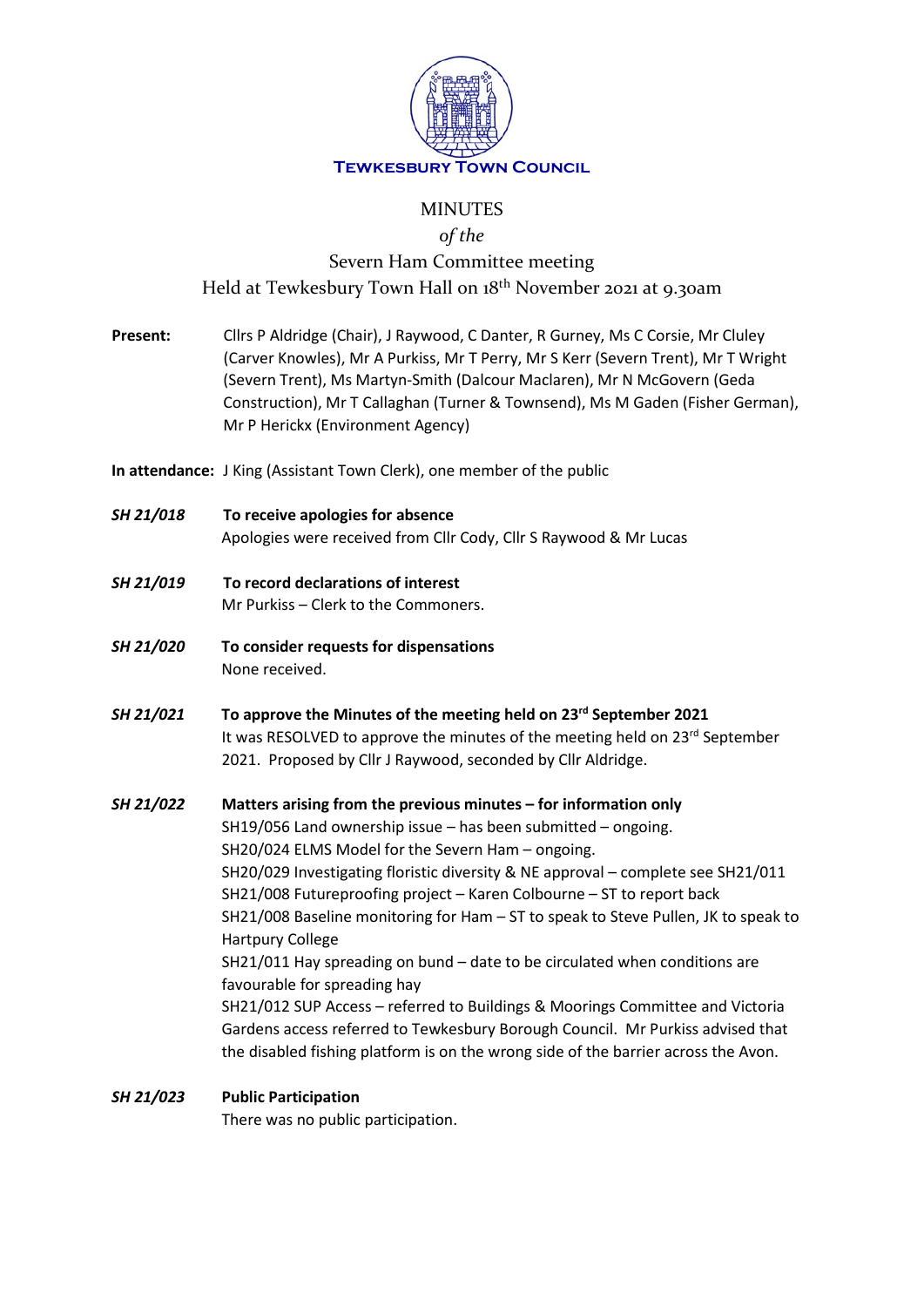

## *SH 21/024* **To receive an update from Severn Trent and agree any actions**

A written report had been provided by Severn Trent. Mr Kerr & Mr McGovern provided the following additional information:

The four connections have been made and the new mains are in use. The old mains have been decommissioned and the risk of burst pipes under the Ham has now been removed.

The plan is to remove the haul road in the spring, due to the risks of topsoil being lost during flooding if the work was done now. The haul road will be wrapped and weighed down to prevent any movement during winter flooding. The road is heavily compacted at this point, so the risk of material washing away is very low. If the Ham floods, the haul road will be monitored each time the site flooding subsides by Geda.

Works will ideally recommence in March 2022, although this is dependent on ground conditions. The haul road will be removed, starting from the south and the topsoil levelled and a green hay donor crop to be spread at the beginning of July. Bird dissuasion work will be required again in Spring 2022.

The Assistant Town Clerk advised that they will be part of the Severn Vale monitoring project for curlew next year in conjunction with WWT, which may make identifying where the birds are nesting easier.

Next steps are to look at the issues from prior to this work:

- Ruts alongside the working strip
- Footpath under the mill
- Docks, caused by wet conditions from previous leaks

It was RESOLVED to approve the actions as detailed in the report from Severn Trent dated November 2021 regarding the proposal for the haul road for the winter and the Spring reinstatement plans.

Proposed by Cllr Aldridge, seconded by Cllr J Raywood.

## *SH 21/025* **To receive an update from the Environment Agency and to agree any actions regarding the proposed eel pass at Abbey Mill**

Mr Herickx provided an update on the proposed works for the Environment Agency. Mr Herickx is the Project Lead for the eel passes in Tewkesbury, the Stanchard Pit has been installed and the plans are now in place for the pass around the Abbey Mill, this is the larger and more complex pass.

The initial plan was for work to start in August 2021, but there have been delays in obtaining consents and permissions. Work is now planned to begin in Spring 2022. Installation during the spring and summer means that low river conditions make the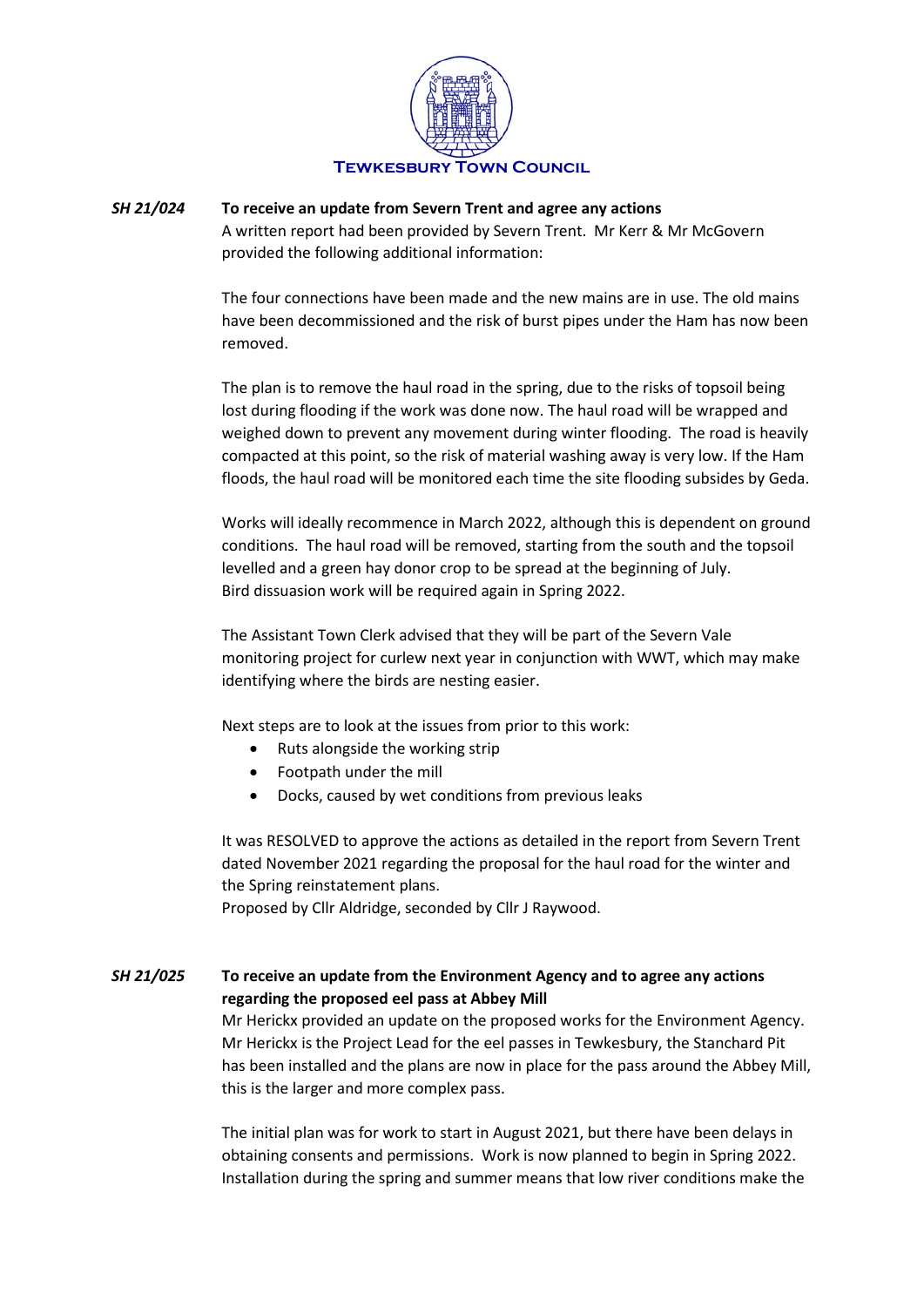

installation easier. The work should take four to five months to complete. It is proposed that an HDP matting system is used to form the haul road for the project and it would use the previously used route along the inside of the bund. The matting system spreads the weight of the vehicles and causes less compaction. The Environment Agency are mindful of the issues that occurred last time.

Committee members raised the following as considerations for the work programme:

- Lapwing nest on the Ham as well as curlew
- Flooding can affect the Ham at any time of year consideration for the haul road
- Requirement to use TTC contractor to carry out reinstatement due to their knowledge of the Ham
- Clear information regarding footpath closures, as documents show the closure of both access points for six months, which is not the case
- No soil should be brought on to the Ham
- Have barges been considered as a means of access for plant machinery rather than a haul road. **Action:** Environment Agency to investigate possibility, but it is likely that the environmental impact would be greater due to creating a loading / unloading point.
- Is planning permission required? No, the Environment Agency have their own powers and the consent processes give the public the opportunity to comment

Mr Cluley advised that there has been little communication with the Town Council from the Environment Agency up to this point. The relationship works really well when parties are all kept informed. There is a wealth of knowledge for the Environment Agency to tap into and there have been lessons learned from the work with Severn Trent that will be of benefit.

## *SH 21/026* **To receive an update from Caroline Corsie, Environmental Advisor**

Ms Corsie provided an update. The SSSI assent for the Environment Agency work has been received at 9am this morning. This is the first time we have had sight of it. There are conversations being held with Natural England about reinstatement and what this might look like, but no representative of the committee has been involved in these conversations. It would be useful for a site meeting to take place soon with all the parties involved.

The work being planned for during ground nesting bird season (both Severn Trent and Environment Agency) is naturally a concern. The north east corner has had nesting birds in the last couple of years due to it being wet. Now that the leaks have been fixed the birds may not behave in the way we expect due to changing conditions.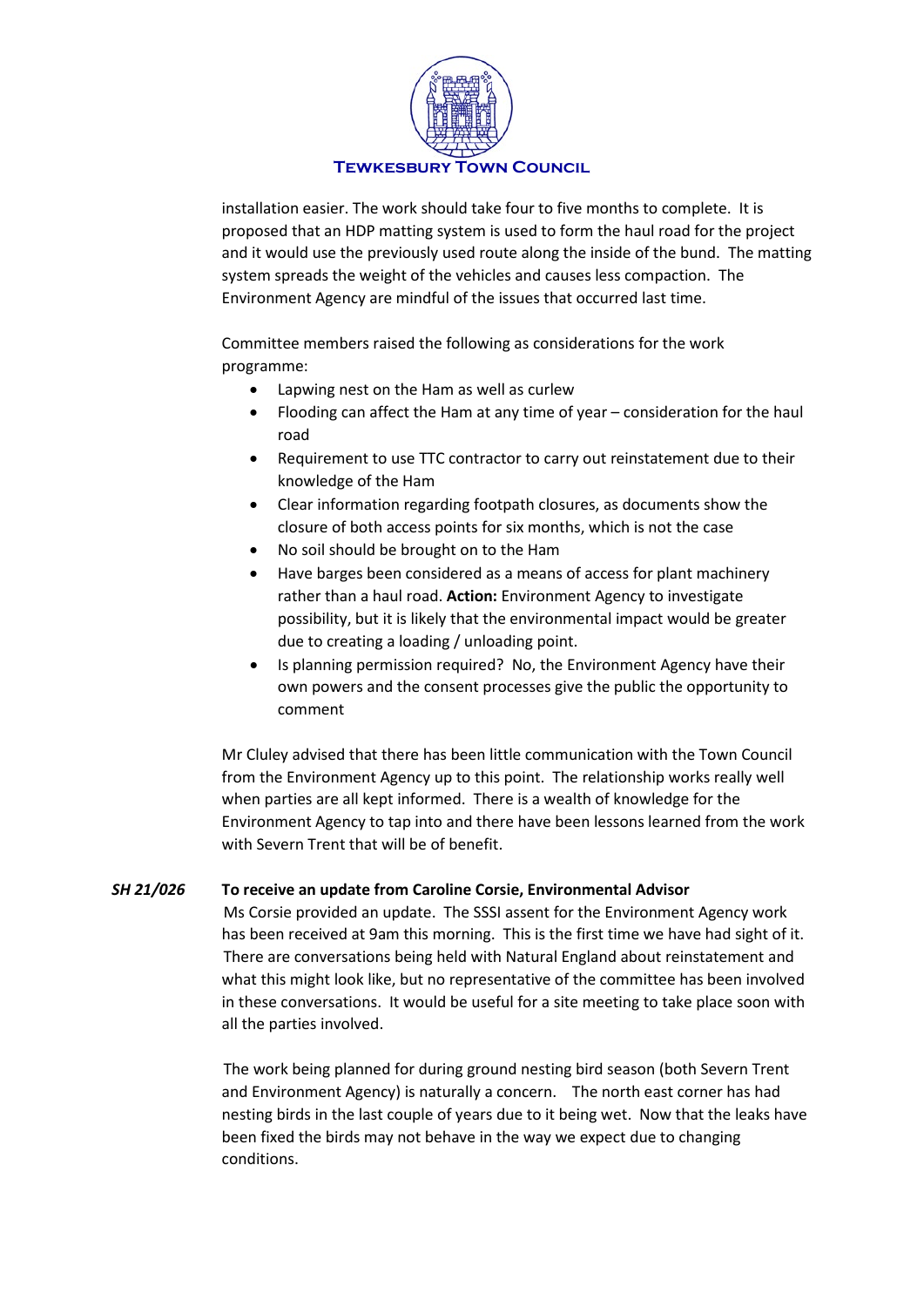

Severn Trent have mentioned spot spraying, as the 75% that has been sown with oats is seeing a large germination of docks. A plan needs to be established for dealing with this. It should involve topping on multiple occasions and potentially spot spraying.

The Higher Level Stewardship requires sward to be a certain length and it is now felt that it is being grazed too tightly. **Action:** Assistant Town Clerk to request removal of sheep.

A concern was raised about the removal of the willow behind the Mill Avon caravan park, as all of the brash and debris has been left below the caravans. If this is not removed, it may end up in the river.

Ms Corsie asked whether the committee was happy for her to feed the birds on the Ham during the winter as in previous years. The committee advised that they were happy for this to take place and it could be covered by nesting project budget.

- *SH 21/027* **To receive an update from Mike Cluley, Carver Knowles** Mr Cluley advised that all items had been covered in previous items.
- *SH 21/028* **To receive the committee budget report** The budget report was received.
- *SH 21/029* **To approve payments list** There was no payments list.

## *SH 21/030* **Correspondence**

Questions were received from a member of the public as follows, the Council's responses are shown in blue:

## A) Correspondence

Why is the item for Correspondence at the end of the Severn Ham Agenda rather than near the start of the meeting so that any points raised can be included in discussions during the course of the meeting? This seems at odds with the agendas for other Council committees - why is this? Reports from external bodies take priority at Severn Ham, as they are not always able to stay for the whole meeting and any written correspondence is dealt with at the end.

## B) Attendance by the Public/Press

Presumably members of the public and press are welcome to attend the Severn Ham Committee meetings? There is nothing mentioned in the Agenda to confirm this - unlike other Committee meetings - why is this?

Press and public are welcome at all Committee meetings – item 6 covers Public Participation.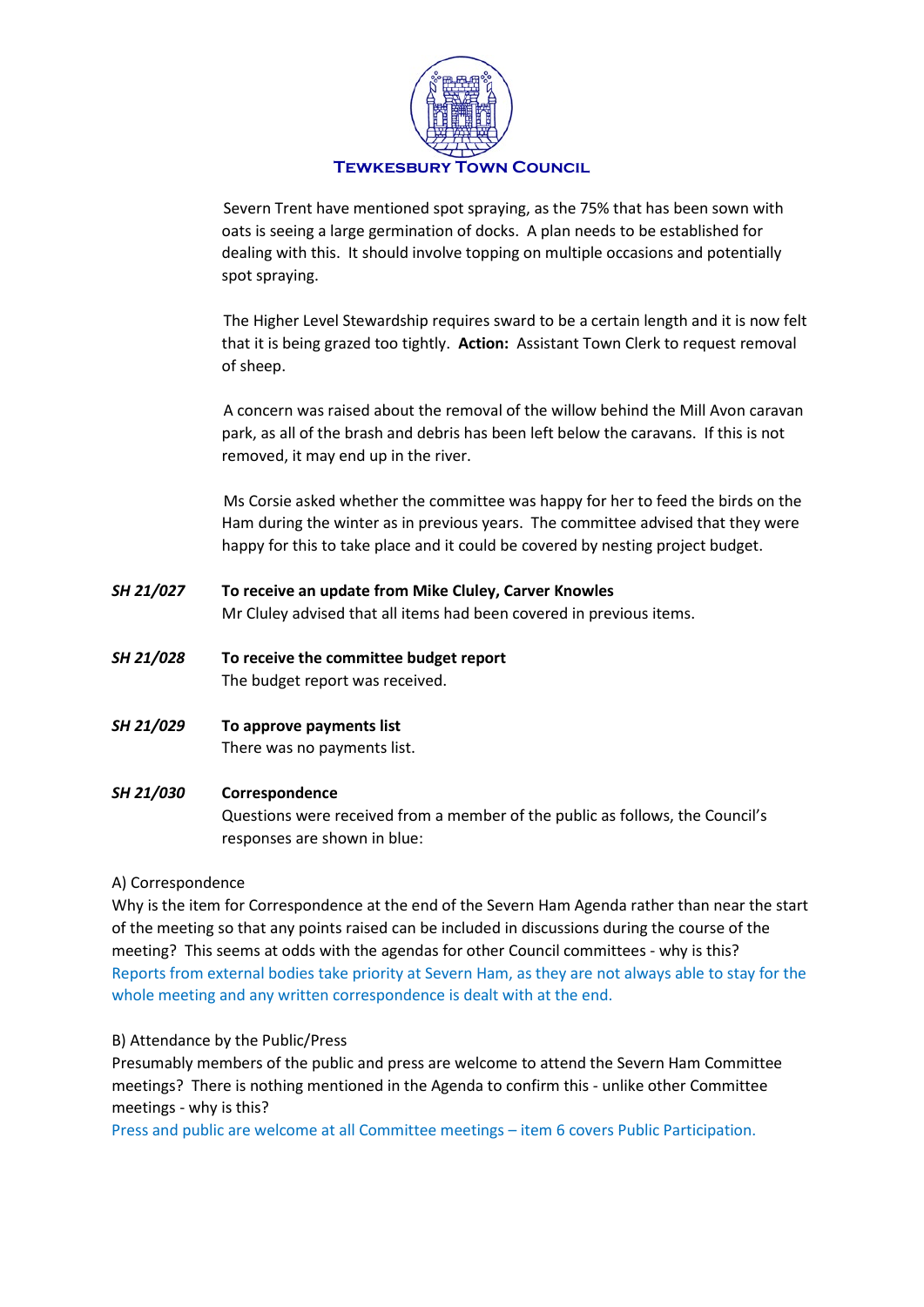

#### C) Single Payment/ELMS

I note that the "Single Payment" income is set to fall over the next four years (according to the proposed budget submission for the SH committee). Is ELMS funding likely to replace this funding partially or completely? Why is this funding not captured in the Committee's budget? Does the Committee have doubts that ELMS funding will be forthcoming? (I thought that the ELMS scheme was meant to replace funding previously provided by the European Union).

No budgetary provision has been made as there is no information from the Government about how the calculations for ELMS will be made. Therefore any numbers projected would be guesswork. The Severn Ham is in a strong position to qualify for ELMS funding and is part of a local trial ELMS project.

I note the comments in the minutes of the previous meeting that this reduction in funding may have an impact on the Council's precept in future years. Has the Committee raised this concern with the Full Council? Has there been any discussions at Full Council on the priority of funding for the Severn Ham compared with other Council services e.g. Watson Hall events, Youth Services, Children's play areas? No as until a decision is made by the Government on how ELMS funding will be calculated, there is no discussion to be had, as any shortfall or increase is unknown.

#### D) Funds from Natural England

I also note that the income from Natural England is not planned to rise next year or the year after based on the budget submission from the Committee. Why is this? I note that it is reported that Natural England is to receive a 47% increase in government funding in 2021. The Higher Level Stewardship is not increased and will also be phased out as ELMS is introduced.

#### E) Budgeted increases.

I note that a figure of 2% appears to have been used for budget increases between the current budget and the 2022-2023 budget - is this realistic given the general consensus is that inflation will reach 5% in the next year. Some budget lines have no increase between the current year and 2022- 2023. Should the Committee look again at its budget submission? Or is it too late? The Committee feels that the 2022-23 budget is realistic given the current earmarked reserves.

#### F) Earmarked Reserves

There are several Earmarked Reserves assigned to the Committee:

- "Severn Ham" £6140
- "Weeding" £3000
- "Severn Ham Tree Maintenance" £8000
- "Hay Sowing Project" £8675
- "Carver Knowles" £2050

I.e. a total of £27865, 76% of the current proposed budget for 2022-2023

Does the Committee have a detailed description of what these earmarked reserves are intended for? If not, what is the justification for having such large reserves? If there is a detailed description where is this information published for viewing by the public of Tewkesbury? Is the Severn Ham Committee the sole authority that can authorise drawdown on these reserves? What's the deadline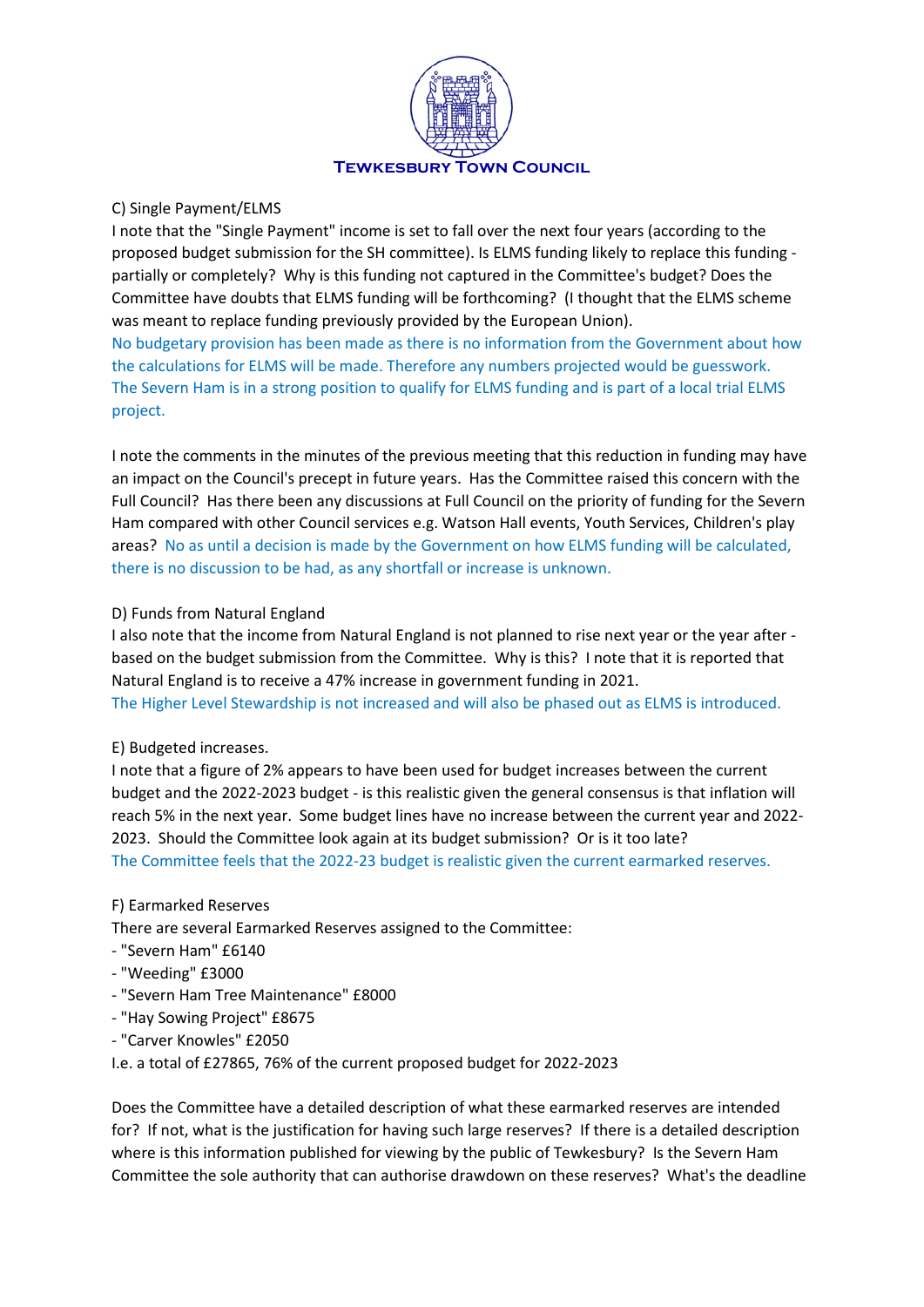

for spending each of these reserve amounts before any unspent reserves go back into the Council's general reserves?

These large earmarked reserves seem to make a mockery of the budget process. Does the Committee agree?

Due to the current Severn Trent works on the Severn Ham it has not been possible to carry out some of the planned work over the last two years. For substantial projects – such as tree work and weeding, it is necessary to build up the reserves before the project can be undertaken. It is also the case that weather conditions impact on the ability to carry out work, both in terms of access to the land and the availability of suitable seed (with reference to the hay sowing project). The reserves are reviewed by the Committee at Year End.

The large reserves are the result of prudent budgeting which means there is sufficient resource for long term projects or for covering shortfalls between the phasing out of the Basic Payment Scheme and the introduction of ELMS, rather than it resulting in a jump in precept request from the Committee.

#### G) Sewage Storm Overflows

How do storm overflows into the Severn and the Avon affect the Ham? Should the Committee be asking Severn Trent for details of how they plan to reduce the use of storm overflows as a matter of priority?

The Committee is naturally concerned about storm overflows into the Severn and Avon and is watching the outcome of the Government's recent report as to the proposed actions. <https://www.gov.uk/government/publications/storm-overflows-evidence-project>

[https://deframedia.blog.gov.uk/2021/10/25/defra-response-to-environment-bill-storm-overflows](https://deframedia.blog.gov.uk/2021/10/25/defra-response-to-environment-bill-storm-overflows-amendment-coverage/)[amendment-coverage/](https://deframedia.blog.gov.uk/2021/10/25/defra-response-to-environment-bill-storm-overflows-amendment-coverage/)

#### H) Tewkesbury Nature Reserve

What proposals are there for working with Tewkesbury Nature Reserve? Tewkesbury Nature Reserve is generally more accessible for people to walk than is the case with the Severn Ham. due to the measures to protect the SSSI status of the Ham. Are there any proposals, now or in the future, to restrict access to the Nature Reserve in order to gain ELMS funding?

The Council is talking with the Nature Reserve about mutual projects that we may work on together. The Council is not able to comment on whether access will be restricted to the Nature Reserve as it is not the owner of this land.

The meeting closed at 10.36am.

Next meetings: 24<sup>th</sup> February & 12<sup>th</sup> May 2022.